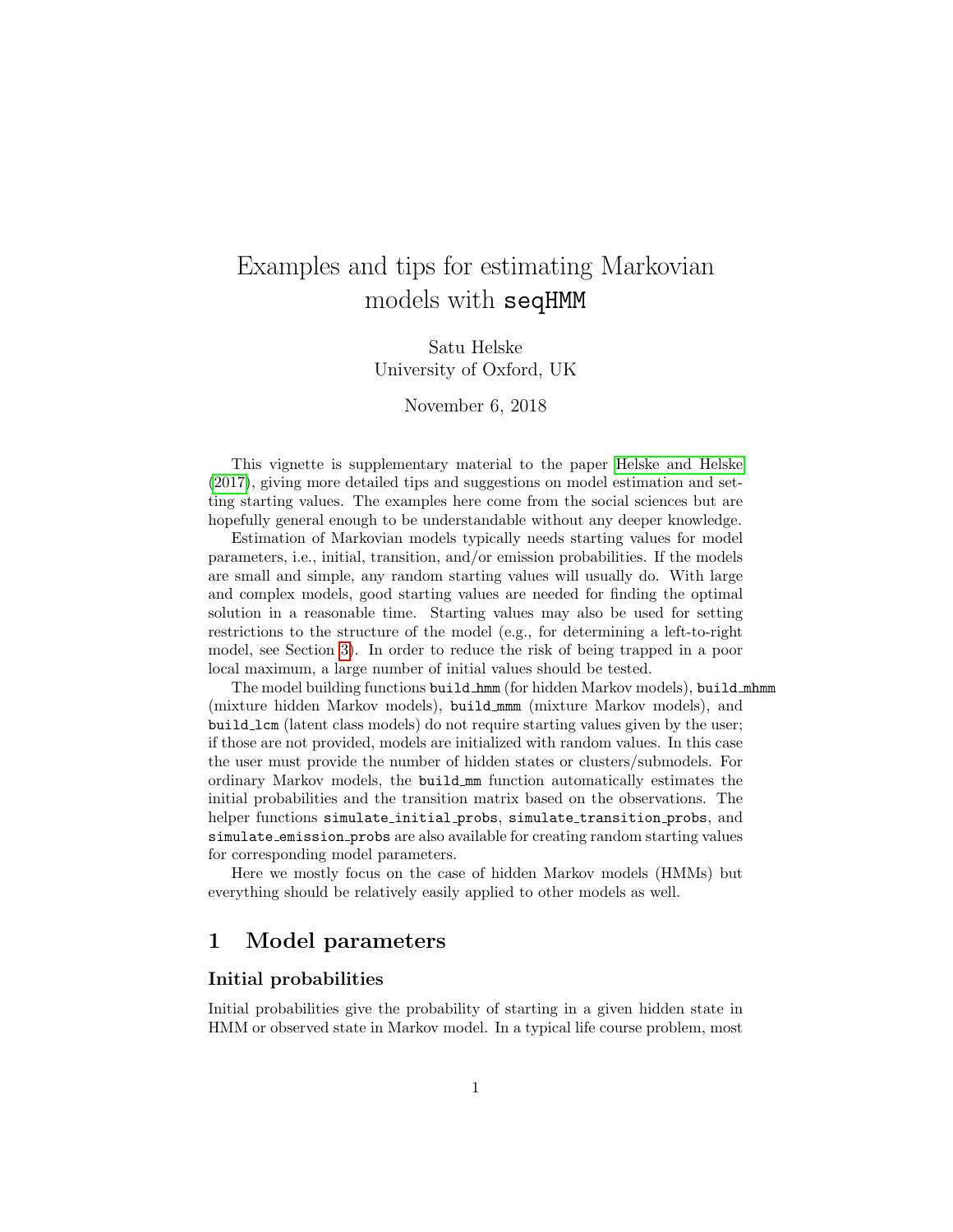individuals start from a similar hidden state before any interesting transitions have happened. This hidden state should be given the highest starting value and states that typically occur later in life should have small probabilities. In a time use problem, on the other hand, initial probabilities should reflect how probable different activities are at the start of the follow-up: at 4am, for instance, most individuals are typically still sleeping, some are working, and a minority doing other activities. In an HMM, starting values for initial probabilities of hidden states should thus be higher for hidden states that are related to sleeping, lower for hidden states related to work, and very small for hidden states related to other activities. If the goal is to distinguish different types of time use patterns with mixture models, then in one submodel there might be high initial probability for sleeping and in another submodel for working (and small initial probabilities for other activities).

## Transition probabilities

Typically, the highest transition probabilities are found on the diagonal, indicating not leaving the state. With life course data, transitions between different (hidden) states are often relatively rare, meaning that individuals tend to stay in one state for quite a while. In a time use study, on the other hand, the duration of some activities might typically be quite short, indicating that the probability of staying in the state should be set relatively low.

The probabilities of making a transition to another state depend on the data and the time scale, e.g., transitions are naturally more frequent if the same data are coded annually rather than monthly. A transition probability of 0.9 on the diagonal means that nine times out of ten, the hidden state remains the same. In annually coded data that means a transition to a new state once every ten years on average, whereas in monthly coded data the same transition probability leads to more than one transition within a year, on average.

## 1.1 Emission probabilities

Emission probabilities in HMM, MHMM, and LCM tell how likely each observed state is given being in a certain hidden state and/or subpopulation. The question of setting starting values for emission probabilities comes down to what the hidden states represent or what those are used for. Sometimes hidden states are close to observed states with some "error", sometimes they "generate" multiple observed states with varying probabilities. The next section gives more detailed suggestion regarding some special cases.

## 2 Tips for special cases

## Measurement error

One situation for using HMMs is to account for measurement error (see, e.g., [Breen and Moisio, 2004;](#page-5-1) [Pavlopoulos and Vermunt, 2015;](#page-6-0) [Vermunt, Tran, and](#page-6-1)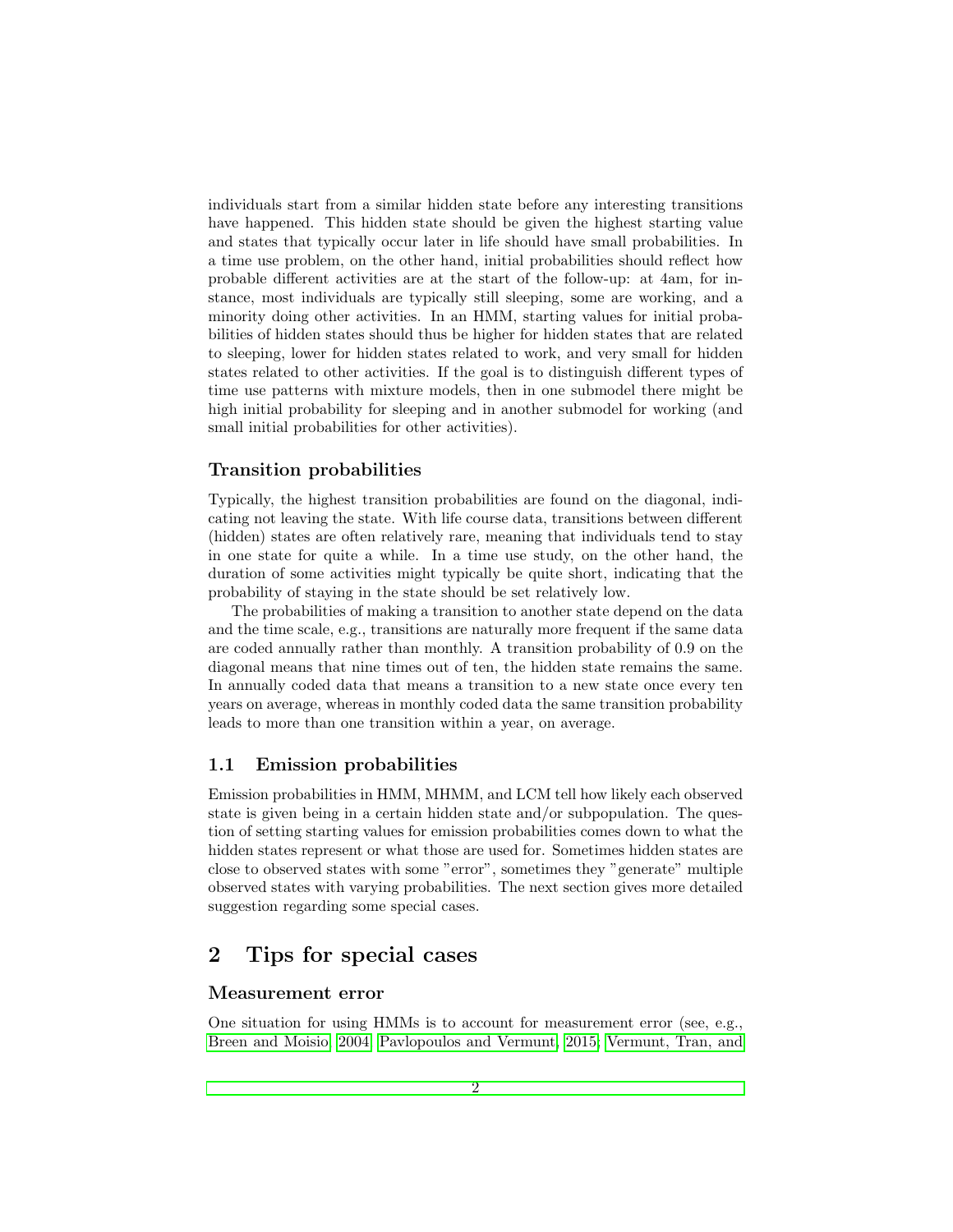[Magidson, 2008,](#page-6-1) for some examples). As an example, let us consider sequences of two observed states, employed and out of employment, where we know that observations are recorded inaccurately. In this case, hidden states represent "true" observations and they are most likely quite close to observed states, i.e., there are as many hidden states as there are observed states and the highest emission probabilities are on the diagonal. If we assume that the chances of having false measurements are 5% for both observations, starting values for the emission matrix might look like this:

| Hidden states | Observed states |                       |  |  |  |
|---------------|-----------------|-----------------------|--|--|--|
| ("truth")     |                 | Employed Out of empl. |  |  |  |
| Employed      | 0.95            | 0.05                  |  |  |  |
| Out of empl.  | 0.05            | 0.95                  |  |  |  |

Similarly, also transition probabilities between hidden states are likely to be close to transition probabilities between observed states. Note that in the case of observed zero transition probabilities, for the starting values one should make a distinction between impossible transitions and transitions that are possible but not observed in the sample. The former should be set to zero and the latter given a small probability.

## Episodes of stability and change

Another situation might be to look for episodes of stability and change. With the employment/out of employment data the hidden states could represent a relatively stable stage of employment, another relatively stable stage of being out of employment, and a third stage characterized by frequent changes between the two states (e.g., between unemployment and short-term jobs). In this case your emission matrix would have one hidden state with a high emission probability for employment, another hidden state with a high probability for being out of employment, and a third hidden state with emission probabilities closer to 0.5 for both observed states. Good starting values for the emission probabilities might thus be something like this:

|                     | Observed states |                       |  |  |  |
|---------------------|-----------------|-----------------------|--|--|--|
| Hidden states       |                 | Employed Out of empl. |  |  |  |
| Stable employment   | 0.97            | 0.03                  |  |  |  |
| Stable out of empl. | 0.03            | 0.97                  |  |  |  |
| Unstable employment | 0.50            | 0.50                  |  |  |  |

For setting starting values for the transition matrix, one could look at the data and see how frequent transitions in and out of employment are in general and how long the episodes tend to be (statistics about the distribution, such as percentiles, may be of use here).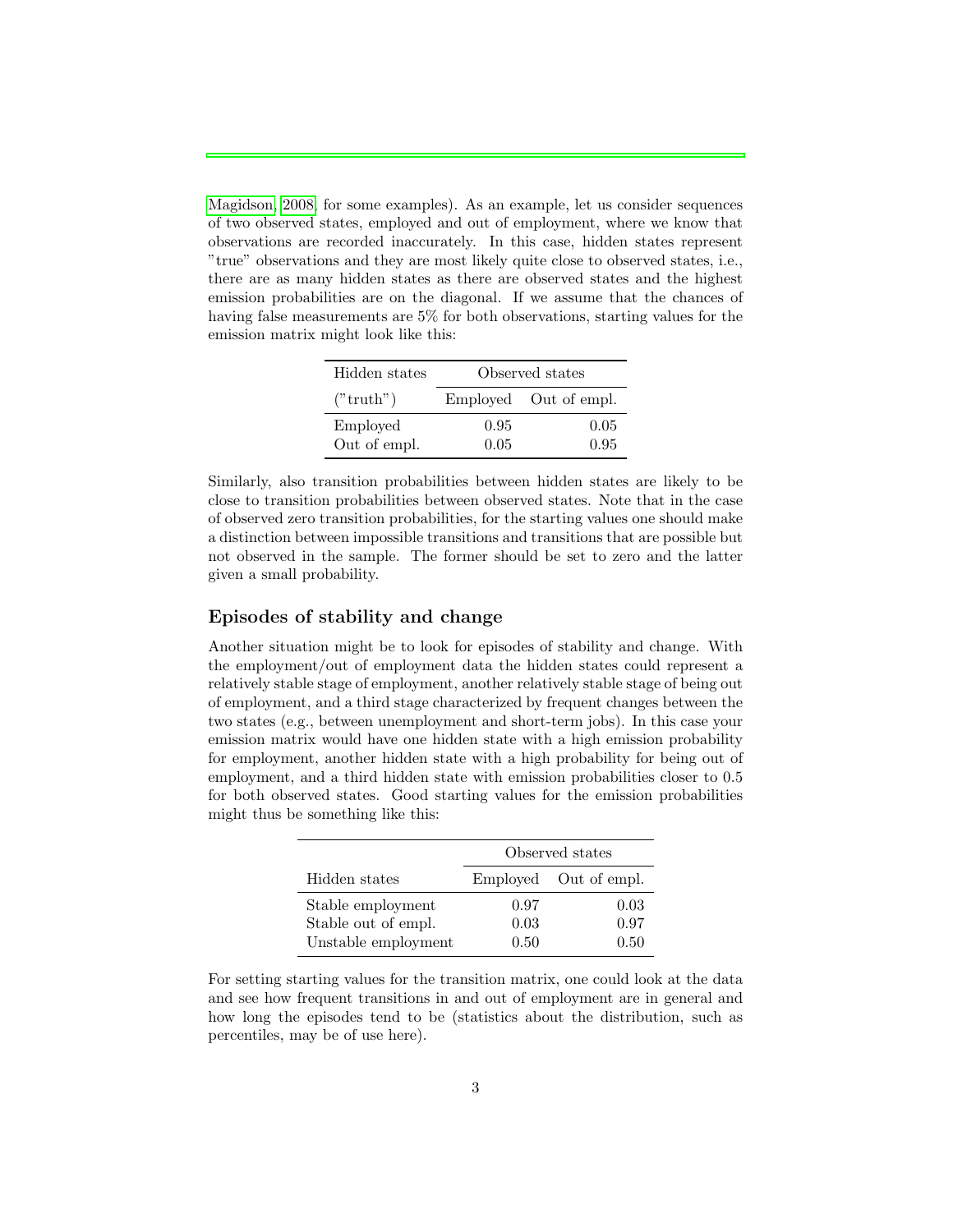## Compressing multichannel data

Hidden Markov models may also be used for compressing multichannel observed data, e.g., for finding more general life stages based on information from multiple life domains (see [Helske, Helske, and Eerola, 2016,](#page-6-2) for an example). In this case, at least some of the hidden states may be quite close to the most prevalent combinations of observed states. One option is to split the data, e.g., by time period or age, and use observed state frequencies as starting values for emission probabilities. The seqstatf function in the TraMineR package is useful for this task.

#### Mixture models

In the case of mixture models (MHMM, MMM, and LCM), starting values are needed for several submodels. Model-free and data-driven sequence analysis (see the TraMineR package) is often a good and relatively fast starting point for finding subpopulations. As these subpopulations are relatively homogeneous in terms of observed states and the timing and/or length of different episodes, determining starting values should become easier.

# <span id="page-3-0"></span>3 Restricted models

In model estimation in seqHMM, zeros in starting values are regarded as structural zeros and not changed during estimation. This makes it possible to determine restricted model structures. These may be favourable due to easier interpretation, but simpler models with more structural zeros also reduce estimation time. It is thus beneficial to restrict models when there is prior knowledge on some parts of the model. For example, if all subjects are in the same situation at the start of the follow-up, there is no need for estimating initial probabilities (i.e., the first hidden state is given the probability of 1 and others set to 0). Similarly, if some transitions are impossible by theory, these should be set to zero before estimation.

Left-to-right model is a model where transitions to previous hidden states are impossible (on the hidden level of the HMM or on the observed level of the Markov model). It is determined with an upper triangular transition probability matrix such as the following one for the number of children.

|               | Tо       |       |        |                                                             |  |  |
|---------------|----------|-------|--------|-------------------------------------------------------------|--|--|
| From          |          |       |        | No child $\alpha$ 1 child $\alpha$ 2 children $3+$ children |  |  |
| No child      | 0.90     | 0.085 | 0.0148 | 0.0002                                                      |  |  |
| 1 child       | $\cup$   | 0.800 | 0.1850 | 0.0150                                                      |  |  |
| 2 children    | $\theta$ |       | 0.9000 | 0.1000                                                      |  |  |
| $3+$ children | 0        |       |        |                                                             |  |  |

A Bakis model is a restricted version of the left-to-right model where transitions are only possible to the next two states, i.e., skipping two or more states is not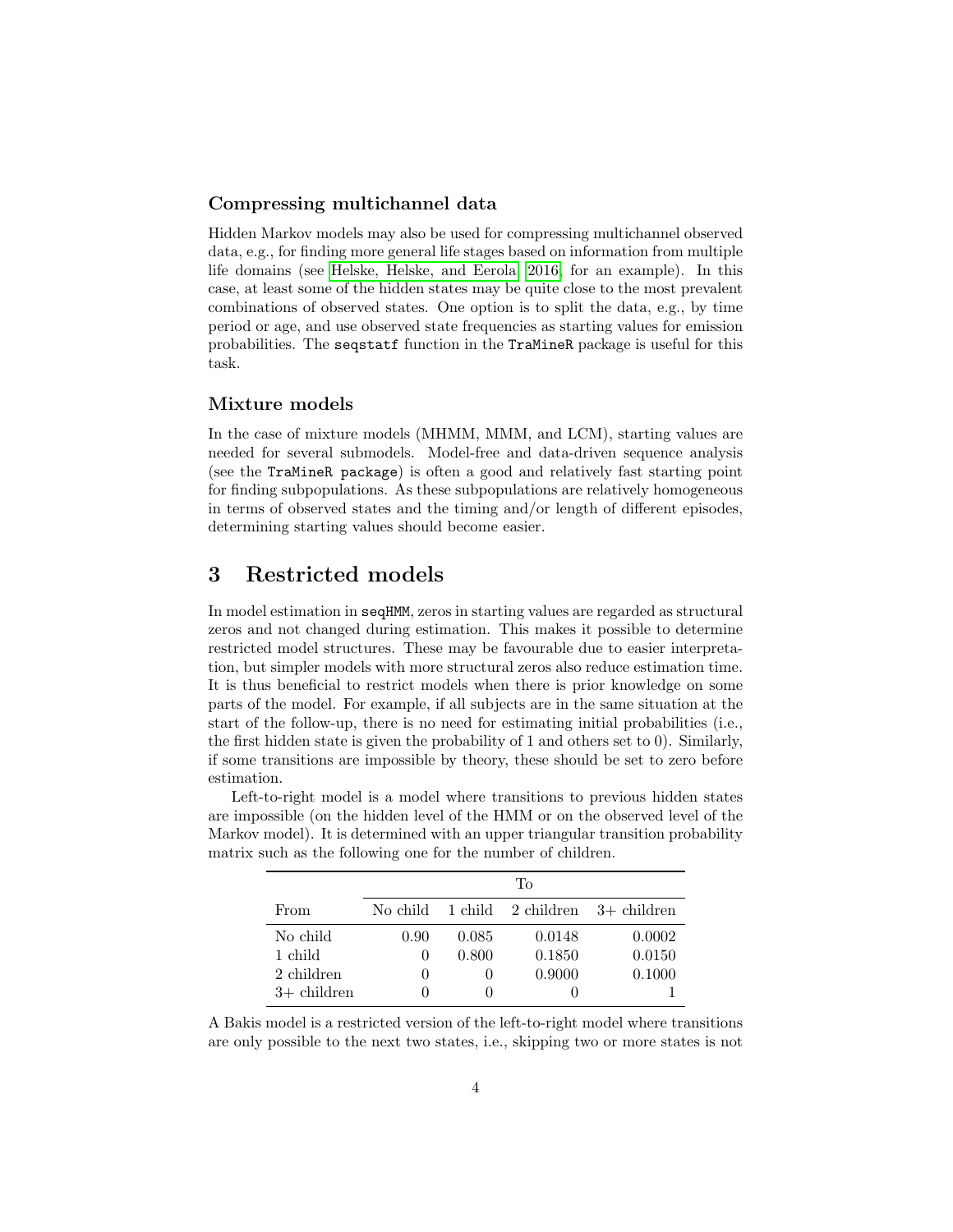|               | Tо           |       |       |                                                             |  |  |
|---------------|--------------|-------|-------|-------------------------------------------------------------|--|--|
| From          |              |       |       | No child $\alpha$ 1 child $\alpha$ 2 children $3+$ children |  |  |
| No child      | 0.90         | 0.085 | 0.015 |                                                             |  |  |
| 1 child       | $\mathbf{0}$ | 0.800 | 0.185 | 0.015                                                       |  |  |
| 2 children    | 0            |       | 0.900 | 0.100                                                       |  |  |
| $3+$ children |              |       |       |                                                             |  |  |

allowed. In the previous example of the number of children this would mean that it is only possible to have two children at a time which, given the rarity of multiple births, might be the case in a sample.

In this way it is, of course, possible to restrict the model in more unique ways. For example, consider having eight types of partnership statuses: neverpartnered single, living apart together (LAT; having a committed relationship before or without cohabitation or marriage), cohabiting, married, separated from non-marital partner, separated from marital spouse, divorced, and widowed. In a Western society, a transition probability matrix for these partnership statuses might look something like the following.

|                | To       |          |          |          |      |                |          |          |
|----------------|----------|----------|----------|----------|------|----------------|----------|----------|
| From           | Single   | LAT      | Cohab.   | Marr.    | Sep. | Sep.           | Div.     | Wid.     |
|                |          |          |          |          | (p)  | $(\mathbf{s})$ |          |          |
| Single         | 0.70     | 0.28     | $\Omega$ | $\Omega$ | 0    | $\overline{0}$ | $\theta$ | $\theta$ |
| LAT            | 0        | 0.60     | 0.12     | 0.12     | 0.16 | 0              | 0        | $\theta$ |
| Cohabiting     | $\theta$ | $\theta$ | 0.70     | 0.15     | 0.15 | 0              | 0        | $\Omega$ |
| Married        | 0        | 0        | $\theta$ | 0.80     | 0    | 0.08           | 0.08     | 0.04     |
| Sep. (partner) | $\theta$ | 0.40     | $\theta$ | $\theta$ | 0.60 | 0              | $\Omega$ | 0        |
| Sep. (spouse)  | 0        | 0        | $\theta$ | 0        | 0    | 0.40           | 0.59     | 0.01     |
| Divorced       | 0        | 0.30     | $\theta$ | $\Omega$ | 0    | 0              | 0.70     | $\Omega$ |
| Widowed        | 0        | 0.30     | 0        | 0        | 0    | 0              | $\theta$ | 0.70     |

The structure of the transition matrix suggests that from the first state, neverpartnered single, the entry into any partnership is through LAT relationship. From a LAT relationship it is possible to move in with the partner, get married, or separate. Cohabiting partners may get married or separate and marital spouses may separate or get divorced or widowed. Individuals separated from marriage are assumed to get divorced or widowed before forming new partnerships, and after non-marital separation, divorce, or widowhood, the first step is a LAT relationship.

# 4 Tips for model estimation

In order to reduce the risk of being trapped in a poor local optimum, a large number of initial values should be tested. For finding the best solution, it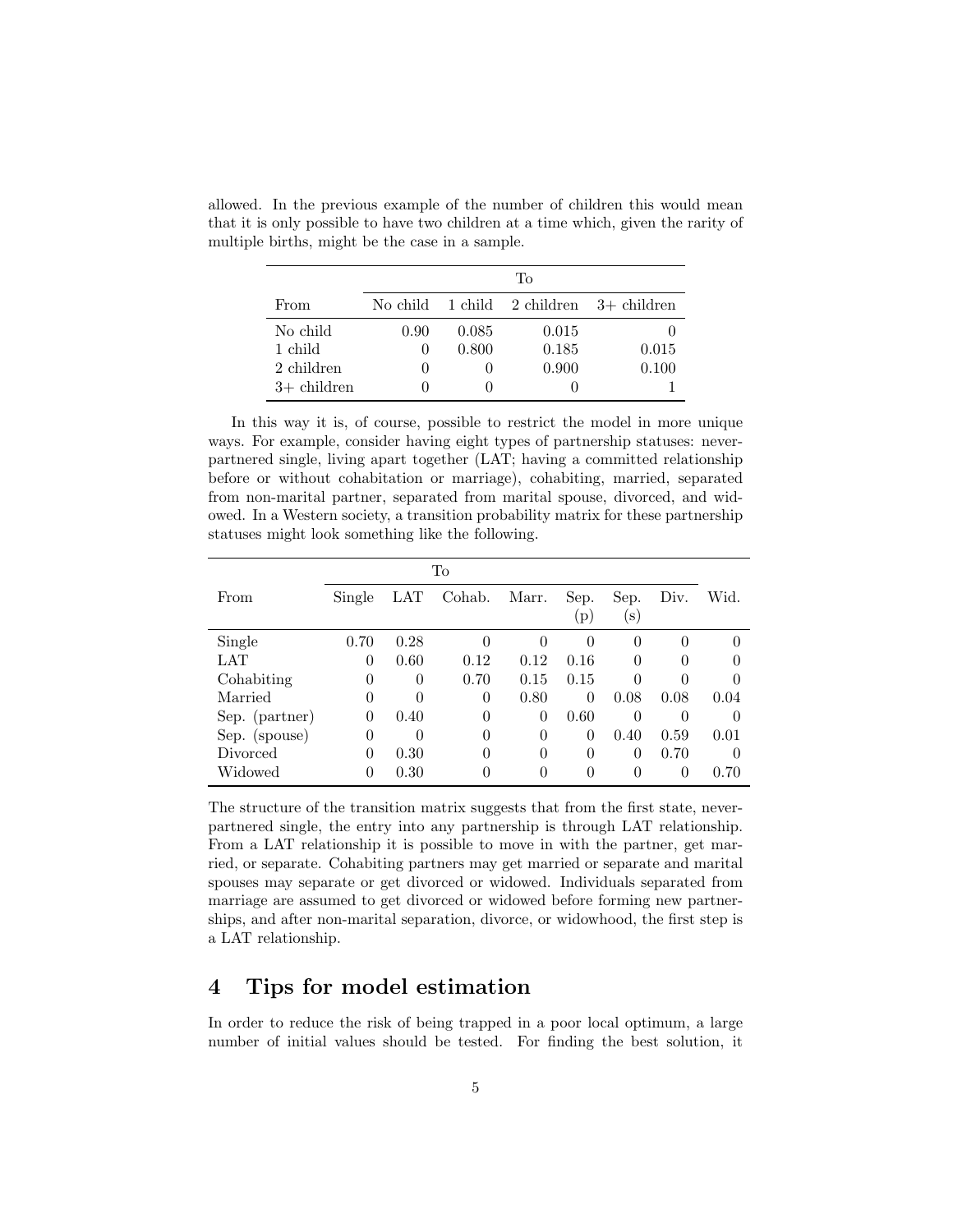is advisable to try a few different approaches to parameter estimation such as direct numerical maximization (DNM) and expectation-maximization (EM) algorithm and a combination of these. The help file of the fit model function gives examples on several estimation options.

One option is to run the EM algorithm multiple times with more or less randomized starting values for transition or emission probabilities or both. These are called with the control em argument. The user can set the number of restarts and choose if they want randomization to transition or emission probabilities or both. Randomization is done with the rnorm function, for which the user can set the standard deviation. Smaller standard deviation keeps the randomized values closer to the starting values. The function returns the loglikelihoods of the best models (at most 25 by default, but this may be changed with the noptimum argument). It may be a good idea to first use a larger standard deviation for randomization and then re-estimate with smaller standard deviation, using the estimated parameters of the best model from the previous step as a starting point.

A global DNM method, the multilevel single-linkage method (MLSL), is another option for estimating a number of models with a single call. There are some theoretical guarantees that the MLSL method finds all local optima in a finite number of local optimizations. Of course, it might not always succeed in a reasonable time. Also, it requires setting boundaries for the parameter space, which is not always straightforward. In DNM steps the transition, emission, and initial probabilities are estimated using unconstrained reparameterization using the softmax function (a generalization of the logistic function), but good boundaries are essential for the efficient use of the MLSL algorithm. If the boundaries are too strict, the global optimum cannot be found; if too wide, the probability of finding the global optimum is decreased. The fit model function uses starting values or results from the preceding estimation step to adjust the boundaries. EM can help in setting good boundaries, but in some cases it can also lead to worse results.

In practice we have had most success with randomized EM, but it is advisable to try a few of different settings, e.g., randomized EM, EM followed by global DNM, and only global DNM with different optimization routines.

Note also that parallel computation may reduce estimation time considerably. The number of parallel threads (typically, the number of cores) is chosen with the threads argument. The system.time function may be of help in determining the optimal number of threads.

# References

<span id="page-5-1"></span>Richard Breen and Pasi Moisio. Poverty dynamics corrected for measurement error. The Journal of Economic Inequality, 2(3):171–191, 2004. doi: 10.1007/ s10888-004-3227-9.

<span id="page-5-0"></span>Satu Helske and Jouni Helske. Mixture hidden Markov models for sequence